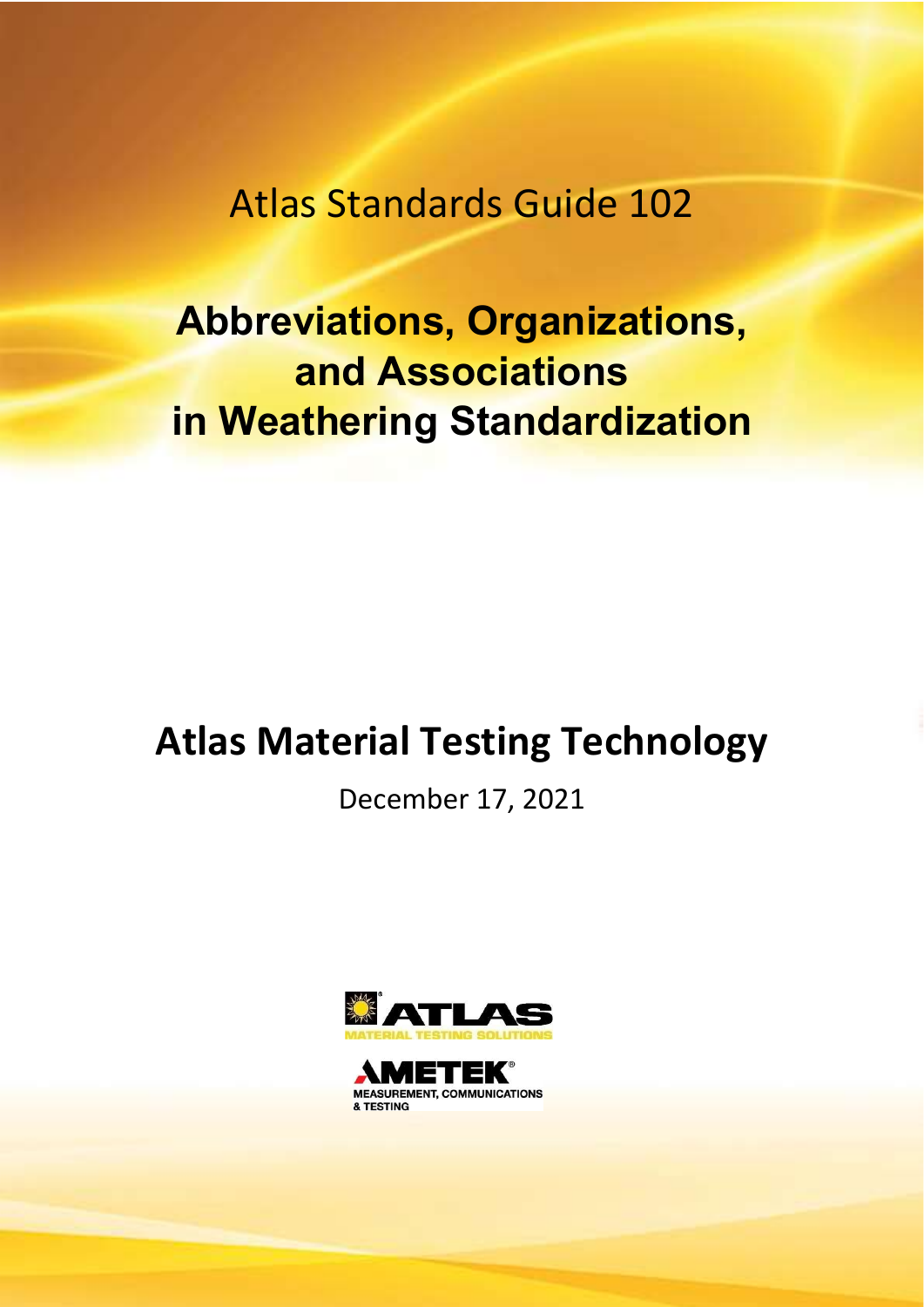



# Abbreviations, Organizations, and Associations in Weathering Standardization

Atlas is represented in many standards developing and industry organizations. Our experts contribute through committee membership, leading projects, holding chairs and secretaries, speaking at symposia and conferences, and supporting associations and events. Atlas partners with various organizations worldwide holding joint workshops, symposia, and conferences.

Standards Developing Organizations (SDO's) use numerous abbreviations for committees, projects, processes, and documents. This publication is intended to support those who are active in standardization to identify and understand acronyms and abbreviations used.

Part 1 is a list of frequently used abbreviations in standards work. Part 2 lists SDO's and committees. Parts 3 and 4 are selected industry and governmental organizations and international agreements, all being related to standardization in the field of environmental ageing, weathering, and lightfastness testing.

Given the sheer number of SDO's, this list cannot be complete. In addition, same organizations change their names to keep up with globalization or update of scope. Those name changes - if known at the publication date - are included in notes.

#### Part 1 – Abbreviations used in Standardization

| AMD          | <b>Amendment of an ISO standard</b>                                           |
|--------------|-------------------------------------------------------------------------------|
| BS.          | <b>British Standard</b>                                                       |
| CEN/TC       | <b>Technical Committee (CEN)</b>                                              |
| <b>DAM</b>   | <b>Draft Amendment of an ISO standard</b>                                     |
| DIN V        | provisional DIN standard (Vornorm)                                            |
| <b>DBL</b>   | Daimler Benz Liefervorschrift (DaimlerChrysler)                               |
| DTR.         | <b>Draft Technical Report (ISO)</b>                                           |
| <b>DVM</b>   | Design Verification Method (Ford)                                             |
| ECE-R        | <b>ECE-Regulation</b>                                                         |
| E DIN        | draft DIN standard (Entwurf DIN)                                              |
| EN           | European Standard (European Norm)                                             |
| <b>ETAG</b>  | EOTA-Guideline (European Technical Approval Guideline)                        |
| GB           | <b>Guobiao</b> (GB) standards: Chinese national standards issued by the SAC   |
|              | Note: Mandatory standards are prefixed "GB". Recommended standards are "GB/T" |
| <b>FDAM</b>  | <b>Final Draft Amendment of an ISO standard</b>                               |
| <b>FIBC</b>  | <b>Flexible Intermediate Bulk Container</b>                                   |
| <b>FAR</b>   | <b>Federal Aviation Regulation (USA)</b>                                      |
| <b>FLTM</b>  | <b>Ford Laboratory Test Method</b>                                            |
| <b>FMVSS</b> | Federal Motor Vehicle Safety Standard (USA)                                   |
| IS.          | <b>Indian Standard</b>                                                        |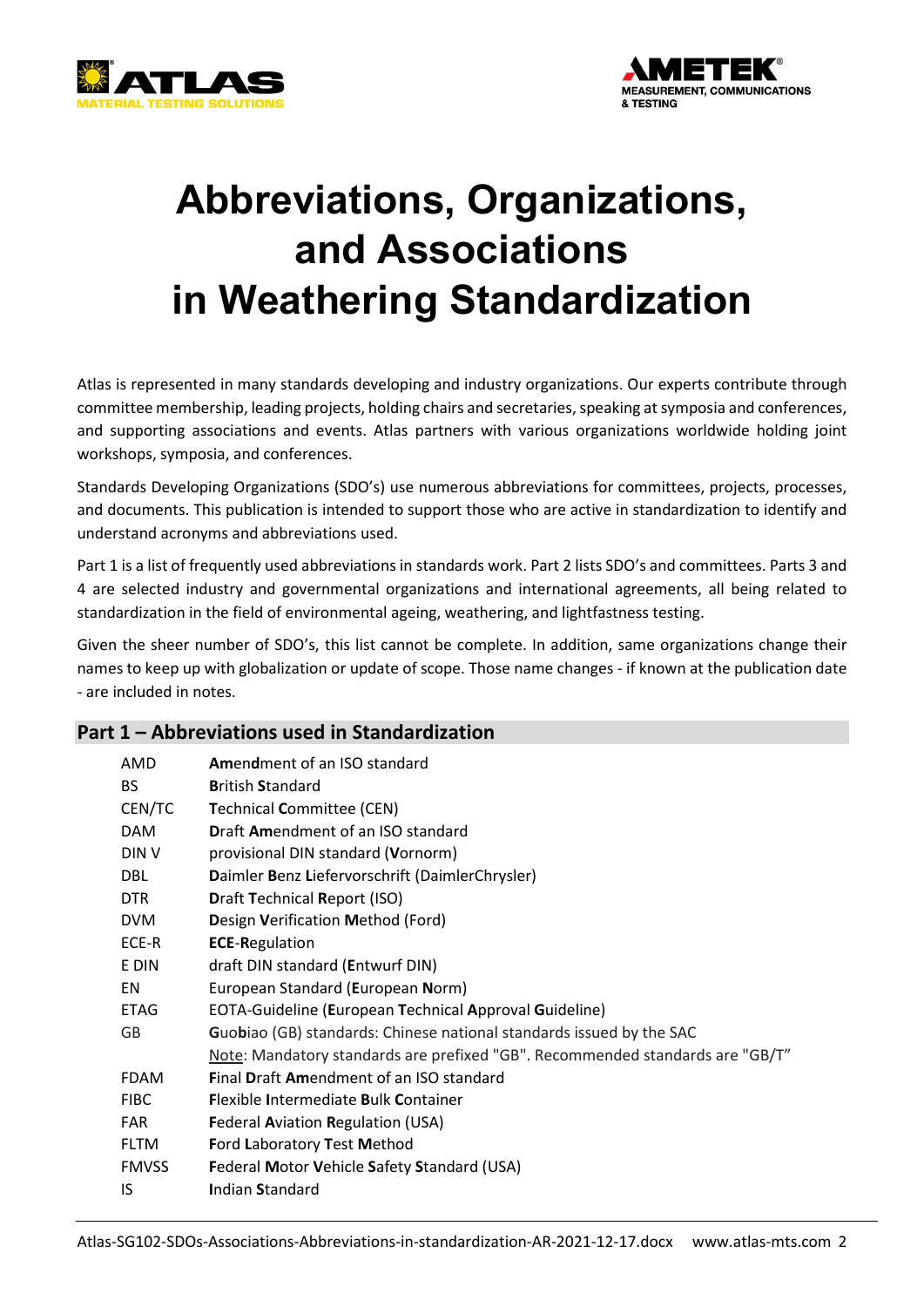



| ISO/AMD         | Amendment of an ISO standard                             |
|-----------------|----------------------------------------------------------|
| ISO/CD          | Committee Draft (ISO)                                    |
| ISO/DAM         | <b>Draft Amendment of an ISO standard</b>                |
| ISO/DIS         | <b>Draft International Standard (ISO)</b>                |
| <b>ISO/DTR</b>  | <b>Draft Technical Report</b>                            |
| ISO/FDAM        | Final Draft Amendment of an ISO standard                 |
| <b>ISO/FDIS</b> | Final Draft International Standard (ISO)                 |
| ISO/NWI         | New Work Item (ISO)                                      |
| ISO/NWIP        | New Work Item Proposal (ISO)                             |
| ISO/SC          | Subcommittee (ISO)                                       |
| ISO/TC          | <b>Technical Committee (ISO)</b>                         |
| ISO/TR          | <b>Technical Report (ISO)</b>                            |
| ISO/TS          | <b>Technical Specification (ISO)</b>                     |
| ISO/WD          | <b>Working Draft (ISO)</b>                               |
| LP              | <b>Chrysler Corporation Laboratory Procedure</b>         |
| MIL-STD         | Military Standard of US Army                             |
| <b>NWI</b>      | New Work Item (ISO)                                      |
| <b>NWIP</b>     | New Work Item Proposal (ISO)                             |
| <b>PAS</b>      | <b>Publically Available Specification</b>                |
| prEN            | Draft European Standard (proposed European Norm)         |
| PV              | Volkswagen Prüfvorschrift (Test method)                  |
| RAL-GZ          | RAL-Gütezeichen (Quality standard)                       |
| <b>SDO</b>      | <b>Standards Developing Organization</b>                 |
| SI              | Systeme International (international measurement system) |
| TM              | <b>Test Method</b>                                       |
| <b>TR</b>       | <b>Technical Report (ISO)</b>                            |
| <b>WD</b>       | Working Draft (ISO or CEN)                               |
| WG              | <b>Working Group</b>                                     |

## Part 2 - Standards Developing Organizations (SDO's) and Committees

| <b>AEF</b>     | DIN-Normenausschuß Einheiten und Formelgrößen (GERMANY)                         |
|----------------|---------------------------------------------------------------------------------|
| <b>AENOR</b>   | Asociación Española de Normalización y Certificació (Spanish Association for    |
|                | Standardization and Certification)                                              |
| <b>AFNOR</b>   | Association française de normalization (French Association for Standardization) |
| ANSI           | <b>American National Standards Institute (USA)</b>                              |
| <b>ASTM</b>    | American Society for Testing and Materials (USA)                                |
|                | Note: Renamed in ASTM International in 2001                                     |
| <b>BIS</b>     | <b>Bureau of Indian Standards</b>                                               |
| <b>BSI</b>     | <b>British Standards Institution</b>                                            |
|                | Note: Renamed in BSI Group in 1998                                              |
| <b>CEN</b>     | European Standardization Committee (Comite Europeen de Normalisation)           |
| <b>CENELEC</b> | Comité Européen de Normalisation Électrotechnique (European Committee for       |
|                | Electrotechnical Standardization)                                               |
| <b>CIE</b>     | Comite International de l'Éclairage (International Commission on Illumination)  |
| <b>CGSB</b>    | <b>Canadian General Standards Board</b>                                         |
| <b>DIN</b>     | Deutsches Institut für Normung (German Standards Institute)                     |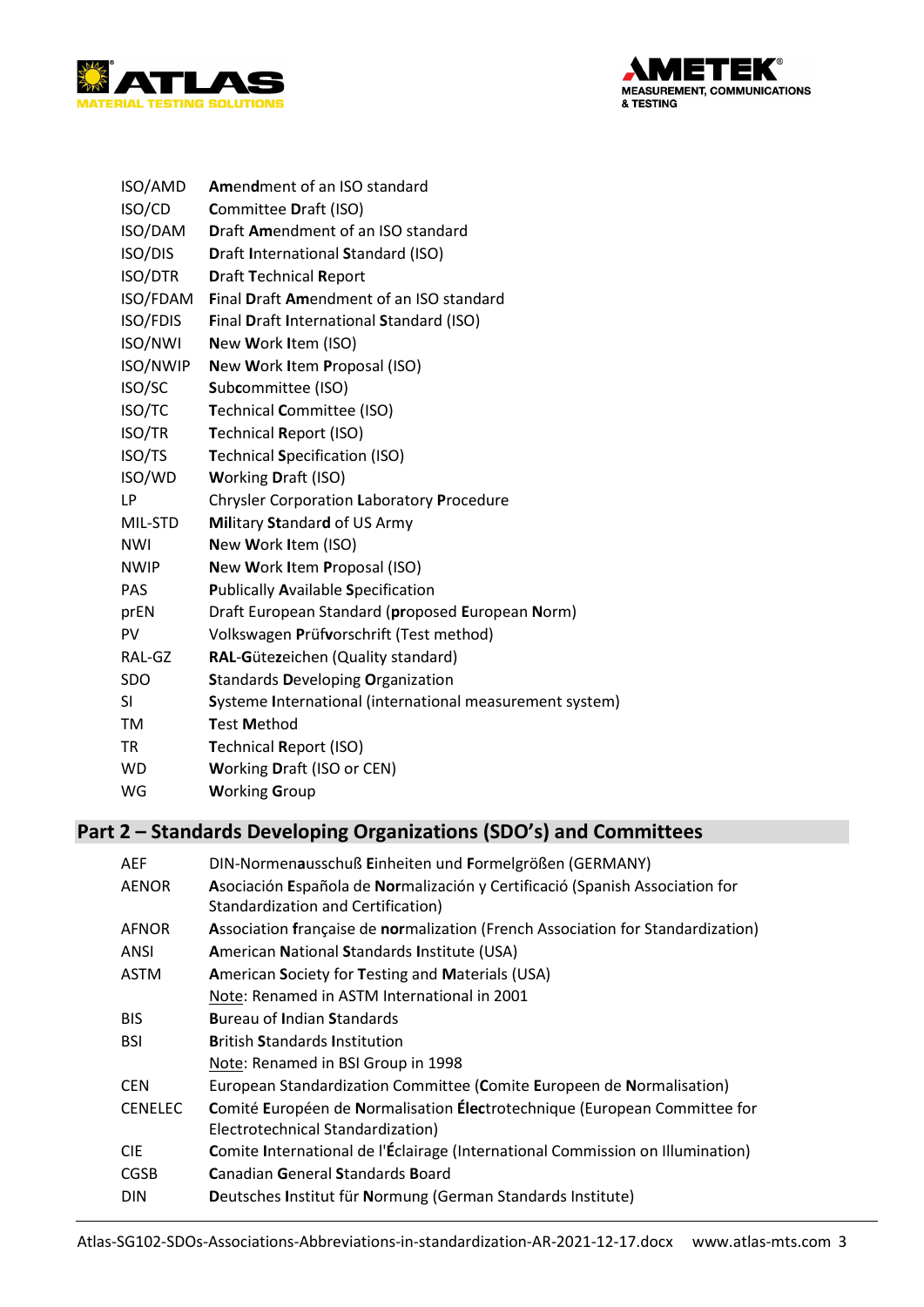



| <b>DEK</b>   | Deutsche Echtheitskommission (German Fastness Committee)                                                        |
|--------------|-----------------------------------------------------------------------------------------------------------------|
| <b>DKE</b>   | Deutsche Elektrotechnische Kommission im DIN und VDE (German Committee for<br>electrotechnical standardisation) |
| <b>ETSI</b>  | European Telecommunications Standards Institute                                                                 |
| <b>FAKRA</b> | DIN-Fachausschuss Kraftfahrzeuge (German Automotive Standards Committee)                                        |
|              | Note: Name is obsolete. Current name is DIN Normenausschuss Automobiltechnik,<br>facilitated by VDA.            |
| <b>FAKAU</b> | DIN-Normenausschuss Kautschuktechnik (German DIN Committee for elastomers)                                      |
| <b>FNK</b>   | DIN-Normenausschuss Kunststoffe (German Standards Committee for Plastics)                                       |
| <b>IEC</b>   | <b>International Electrotechnical Commission</b>                                                                |
| <b>ISO</b>   | International Standardization Organization                                                                      |
|              | Note: ISO is not an acronym. It is derived from the Greek word isos meaning "equal"                             |
| <b>JISC</b>  | Japanese Industrial Standard Committee                                                                          |
| <b>JSA</b>   | Japanese Standards Association                                                                                  |
| <b>NMP</b>   | DIN-Normenausschuss Materialprüfung (DIN Committee for material testing)                                        |
| NA           | DIN-Normenausschuss (DIN Standardization Committee)                                                             |
| <b>NAB</b>   | DIN-Normenausschuss Beschichtungsstoffe und Beschichtungen (DIN Committee for<br>coatings)                      |
| <b>NABau</b> | DIN-Normenausschuss Bauwesen (DIN Committee for building materials)                                             |
| <b>NAFuO</b> | DIN-Normenausschuss Feinmechanik und Optik (DIN Committee for precision mechanics<br>and optics)                |
| <b>NAVp</b>  | DIN-Normenausschuss Verpackungswesen                                                                            |
| <b>NIST</b>  | National Institute for Standards and Technology (USA)                                                           |
| <b>NDR</b>   | DIN-Normenausschuss Druck- und Reproduktionstechnik                                                             |
| <b>NL</b>    | DIN-Normstelle Luftfahrt (DIN Committee for aviation)                                                           |
| <b>NPS</b>   | DIN-Normenausschuss Persönliche Schutzausrüstung (DIN Committee for personal<br>protective devices)             |
| <b>NQSZ</b>  | DIN-Normenausschuss Qualitätsmanagement, Statistik und Zertifizierungsgrundlagen                                |
| SAC          | Standardization Administration of China                                                                         |
|              |                                                                                                                 |

### Part 3 - Industry Organizations, Associations

| AAMA           | American Architectural Manufacturers Association (USA)<br>Note: On January 1, 2020, AAMA and IGMA unified into one organization, the FGIA                                                 |
|----------------|-------------------------------------------------------------------------------------------------------------------------------------------------------------------------------------------|
| AATCC          | American Association of Textile Colorists and Chemists (USA)                                                                                                                              |
| AECMA          | Association Européenne des Constructeurs de Matériel Aérospatial (European Association<br>of Aerospace Industries)                                                                        |
| AMECA          | Automotive Manufacturers Equipment Compliance Agency (USA)                                                                                                                                |
| <b>ATCPA</b>   | Automotive, Textiles, Coatings and Plastics Association (USA)                                                                                                                             |
| <b>CEEES</b>   | <b>Confederation of European Environmental Engineering Societies</b>                                                                                                                      |
| <b>COLIPA</b>  | Comité de Liaison des associations européennes de L'Industrie de la Parfumerie, des<br>produits cosmétiques et de toilettes (The European Cosmetic Toiletry and Perfumery<br>Association) |
| <b>CORESTA</b> | International Organization of the Tobacco and Cigarette Industry                                                                                                                          |
| <b>CPMP</b>    | Committee for Proprietary Medicinal Products (EU)                                                                                                                                         |
| <b>CSAE</b>    | China Society of Automotive Engineers                                                                                                                                                     |
| <b>CTFA</b>    | American Cosmetic, Toiletry and Fragrance Association (USA)                                                                                                                               |
| <b>CRRC</b>    | Cool Roof Rating Council (USA)                                                                                                                                                            |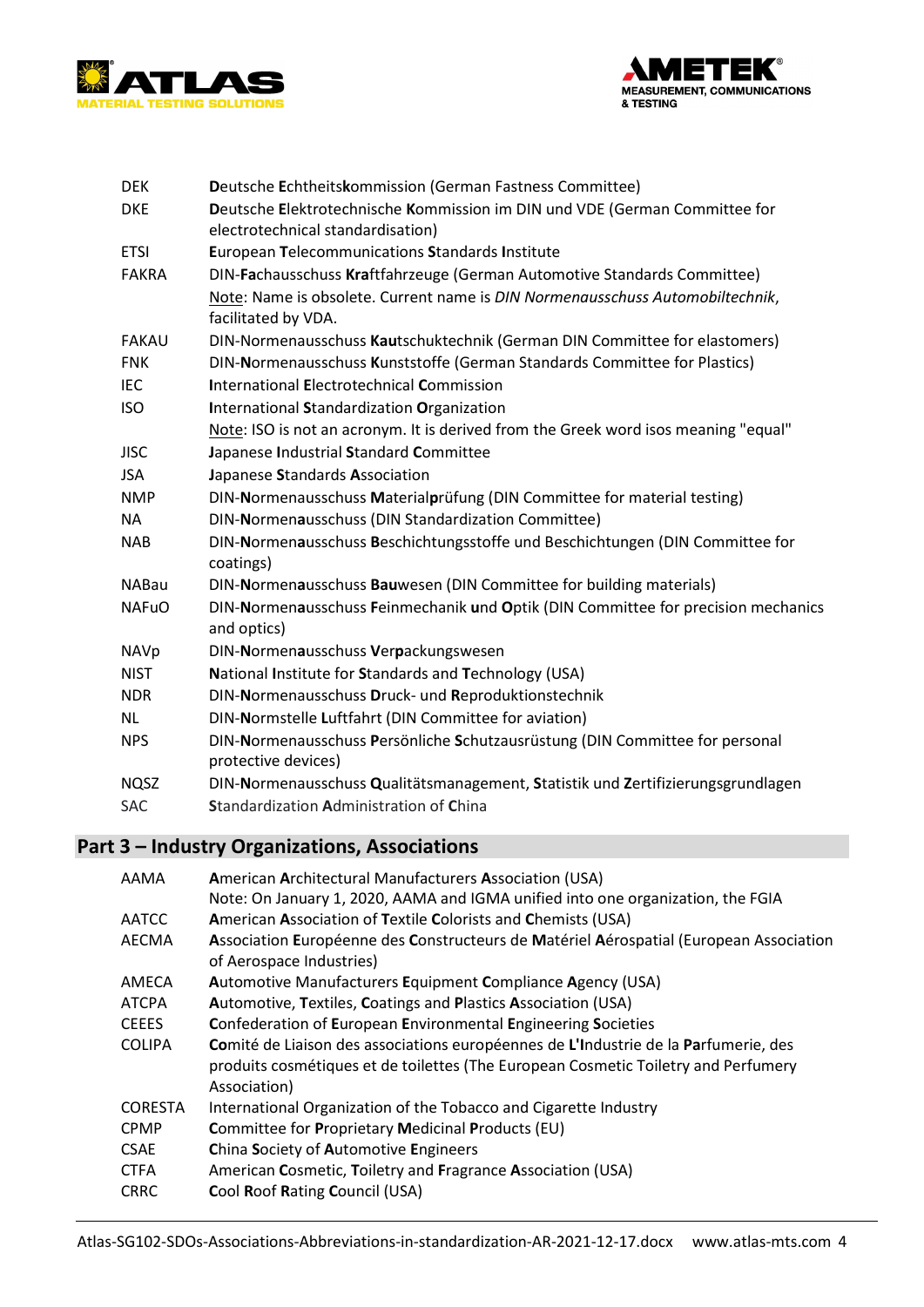



| <b>CSA</b>   | Canadian Standards Organization                                                          |
|--------------|------------------------------------------------------------------------------------------|
|              | Note: current name is CSA Group                                                          |
| <b>ECCA</b>  | <b>European Coil Coating Association</b>                                                 |
| ECE          | European Colourfastness Establishment                                                    |
| <b>EOTA</b>  | European Organisation for technical Approvals                                            |
| <b>FGIA</b>  | Fenestration and Glazing Industry Alliance                                               |
|              | Note: On January 1, 2020, AAMA and IGMA unified into one organization, the FGIA          |
| GUS          | Gesellschaft für Umweltsimulation (Germany)                                              |
| <b>ICH</b>   | International Conference on Harmonisation of Technical Requirements for Registration of  |
|              | Pharmaceuticals for Human Use                                                            |
| <b>IEEE</b>  | Institute of Electrical and Electronics Engineers (USA)                                  |
| <b>IEST</b>  | Institute of Environmental Sciences and Technology (USA)                                 |
| <b>IFAI</b>  | Industrial Fabrics Association International (USA)                                       |
| <b>IGMA</b>  | Insulating Glass Manufacturers Alliance (USA)                                            |
|              | Note: On January 1, 2020, AAMA and IGMA unified into one organization, the FGIA          |
| <b>IHS</b>   | IHS Markit: Global engineering documents                                                 |
| <b>JASO</b>  | Japanese Automotive Standardisation Organisation                                         |
| <b>JCIA</b>  | Japanese Cosmetic Industry Association                                                   |
| <b>JSAE</b>  | Society of Automotive Engineers of Japan                                                 |
| <b>JWWA</b>  | Japan Water Works Association                                                            |
| <b>NCCA</b>  | <b>National Coil Coating Association (USA)</b>                                           |
| <b>NSF</b>   | <b>National Sanitation Foundation</b>                                                    |
|              | Note: Changed name into NSF International in 1990                                        |
| ÖGUS         | Österreichische Gesellschaft für Umweltsimulation (Austria)                              |
| Qualicoat    | Global Quality Label association for coated Aluminium                                    |
| <b>RAL</b>   | German Association for Quality Control and Quality Labelling                             |
|              | Note: origin: Reichsausschuss für Lieferbedingungen                                      |
| <b>RILEM</b> | International Union of Laboratories and Experts in Construction Materials, Systems and   |
|              | <b>Structures</b>                                                                        |
|              | Note: name from French Réunion Internationale des Laboratoires et Experts des Matériaux, |
|              | systèmes de construction et ouvrages                                                     |
| SAE          | Society of Automotive Engineers (USA)                                                    |
|              | Note: current name is SAE International                                                  |
| <b>SETAC</b> | European Society of Environmental Toxicology and Chemistry                               |
| <b>SSEE</b>  | <b>Swiss Society for Environmental Engineering (Switzerland)</b>                         |
| UL           | <b>Underwriters Laboratories (USA)</b>                                                   |
| <b>VDA</b>   | Verband Der Automobilindustrie (Association of German automotive manufacturers)          |
| <b>VDE</b>   | Verband deutscher Elektrotechniker (Association of German Electrotechnical Engineers)    |
| VDI          | Verein Deutscher Ingenieure (Association of German Engineers)                            |
| <b>VDMA</b>  | Verband Deutscher Maschinen- und Anlagenbau (Germany)                                    |
| <b>VSI</b>   | Vinyl Siding Institute (USA)                                                             |
| <b>WDMA</b>  | Window and Door Manufacturers Association (USA)                                          |

## Part 4 - Government Offices, International Organizations, Agreements

| CEI        | <b>China Electrical Institute</b>                |
|------------|--------------------------------------------------|
| DoD        | United States Department of Defense              |
| <b>DoT</b> | United States Department of Transport            |
| ЕC         | <b>European Commission</b>                       |
| ECE.       | Economic Commission for Europe of United nations |